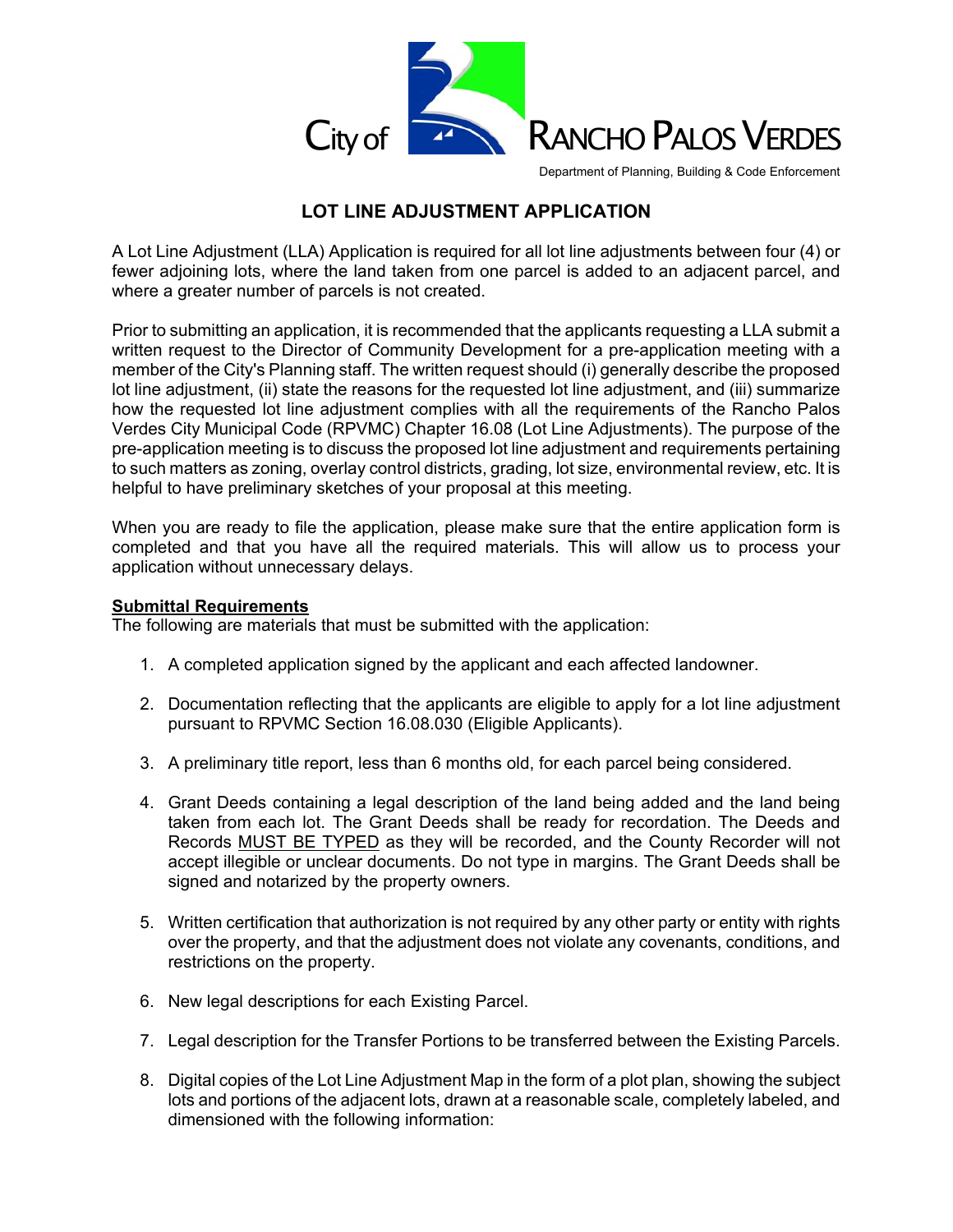- A. The existing and proposed property lines with a number for each proposed parcel.
- B. Lot area and lot dimensions (width and depth) of each existing and proposed parcel.
- C. The location of existing structures on each lot with dimensions indicating the distance between the existing structures and the existing and proposed property lines.
- D. The location and width of existing easements, utilities, infrastructure (such as sewer, electrical, telephone), and adjoining streets.
- E. The approximate location and direction of flow of all defined watercourses.
- F. Topography/contours including identification of extreme slopes which are slopes greater than 35%.
- G. Zoning designation of the existing parcels.
- H. North arrow, date, and scale.
- I. A vicinity map with locations of the nearest fire hydrant(s) within 500ft of the existing parcels.
- J. Boundary closure calculations for each existing and proposed parcel, using a coordinate system common to the project.
- K. Wet-stamped by a licensed surveyor or licensed civil engineer, and with date of registration expiration shown.
- 9. Applicable fees: \$4,744 filing fee + \$4.00 Data Processing Fee = **\$4,748**

Please note that a minimum \$1,000 trust deposit will be required for costs incurred by the City Engineer's, City Attorney's, or any other City Consultant's review of the application.

10. Other information deemed necessary by the Planning staff and/or City Engineer.

#### **Decision Criteria**

The basis for review of a Lot Line Adjustment Application is summarized below:

- A. All requirements of RPVMC Section 16.08.040 (General Limitations regarding Lot Line Adjustments) are satisfied;
- B. The proposed parcels comply with the General Plan, any applicable Specific Plan, any applicable Coastal Plan, and all applicable zoning regulations;
- C. The proposed parcels comply with the minimum lot area, depth and width requirements of the zoning district, as defined in RPVMC Section 17.48.020 (Lot Area and Dimensions);
- D. The Lot Line Adjustment will not intensify any nonconforming lot area or lot dimensions on the existing parcels, required in the applicable zoning district; and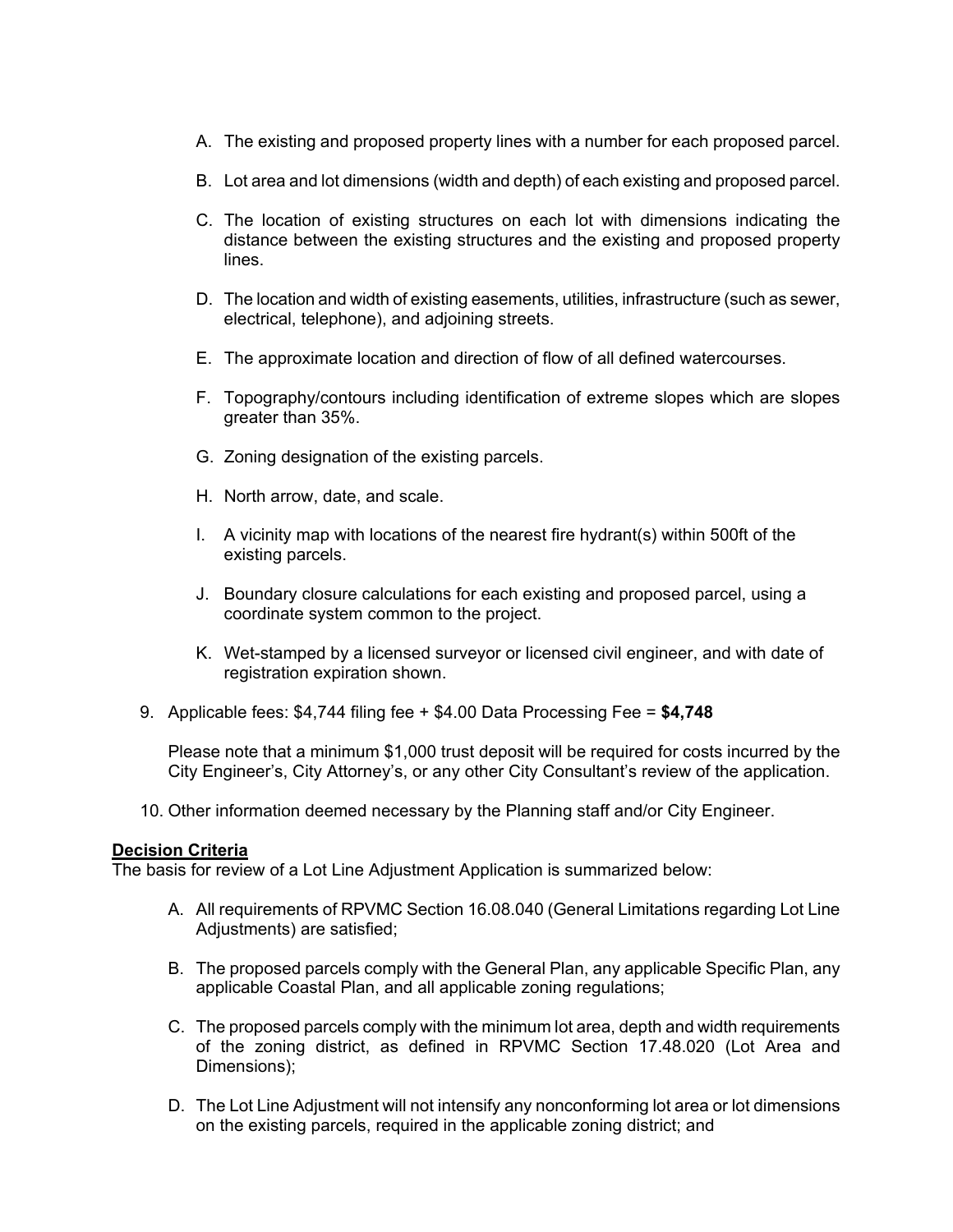E. The Lot Line Adjustment will result in a generally continuous and straight property line extending the full length of the proposed parcels.

Please remember that if all of the required materials are not submitted, the application cannot be accepted for filing, and will not be deemed complete. Once the application has been deemed complete, the Director of Community Development will approve with conditions, or deny the request, pursuant to the authority granted by the Subdivision Map Act (Section 66412) and any local subdivision and zoning ordinances. The Director's decision may be appealed to the Planning Commission within fifteen (15) days of the date of mailing a Notice of the Decision and the Planning Commission's decision may be appealed to the City Council. Once the Conditions of Approval have been met, the Grant Deed or Record of Survey will be recorded which is the final step in the process.

## **IMPORTANT**

 Notice: CC&R's are private restrictions or agreements. Therefore the City is not responsible for a property owner's compliance with any CC&R's that may govern their property and the City does not enforce private CC&R's. The City recommends that property owners review their title report to see if any CC&R's govern their property, and if so, consult such CC&R's prior to submittal of their application. Additionally, property owners should review their title report for any other private property restrictions (Deed Restriction, Private Easement, etc.) that may govern their property.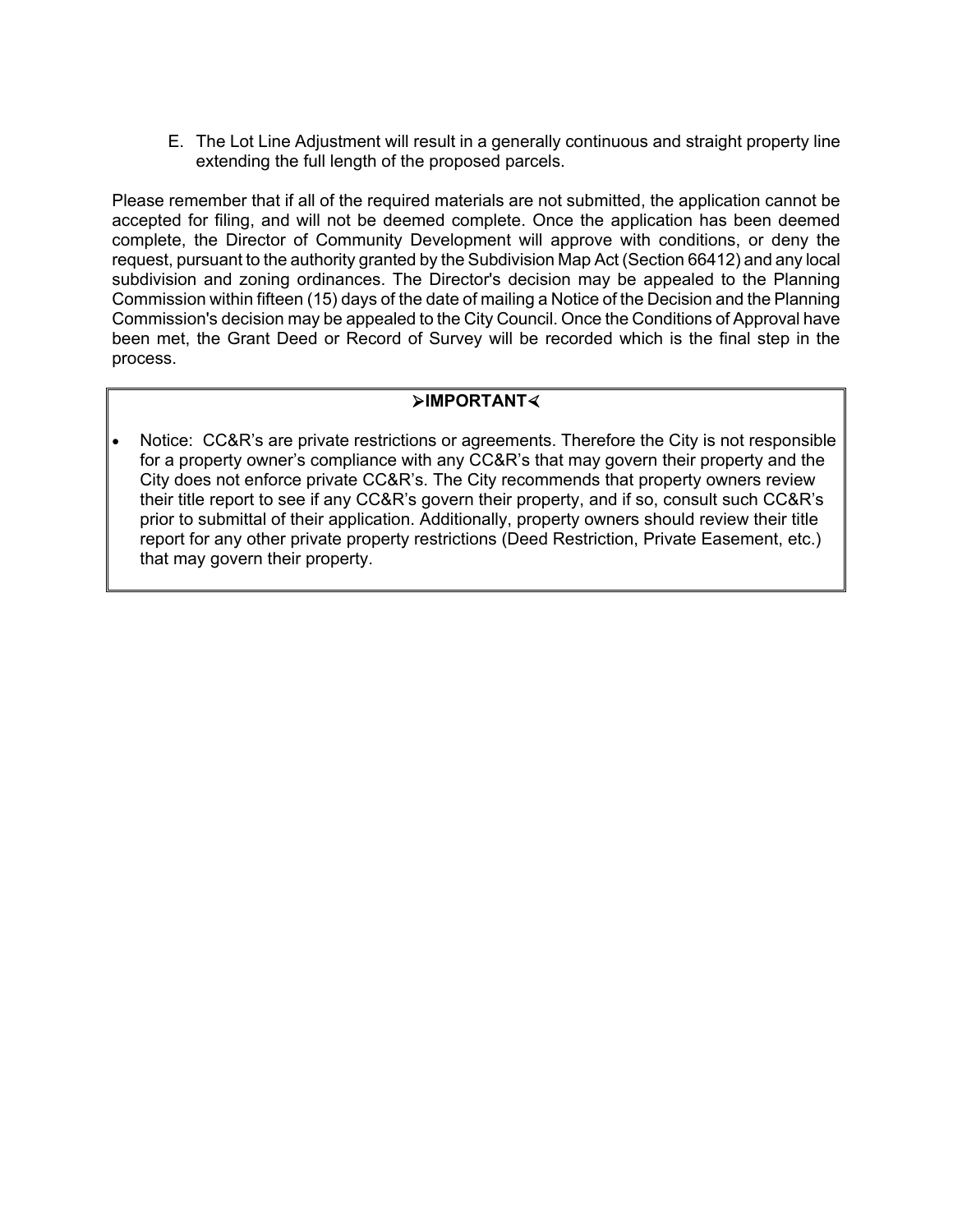

Department of Planning, Building & Code Enforcement

| LOT LINE ADJUSTMENT APPLICATION NO.                                                                                                                                                                                           |                                                                                                      |  |  |  |  |
|-------------------------------------------------------------------------------------------------------------------------------------------------------------------------------------------------------------------------------|------------------------------------------------------------------------------------------------------|--|--|--|--|
| <b>Applicant (Landowner's agent)</b>                                                                                                                                                                                          |                                                                                                      |  |  |  |  |
| Name <u>:</u> 2008 2009 2012 2022 2023 2024 2022 2022 2023 2024 2022 2023 2024 2022 2023 2024 2022 2023 2024 2025 2026 20                                                                                                     | Address: Address: Address: Address: Address: Address: Address: Address: Address: Address: Address: A |  |  |  |  |
| Telephone <u>: ____________________</u> _                                                                                                                                                                                     |                                                                                                      |  |  |  |  |
| <b>Parcel A (Landowners)</b>                                                                                                                                                                                                  |                                                                                                      |  |  |  |  |
| Name: Name and All Albert Manual Albert Manual Albert Manual Albert Manual Albert Manual Albert Manual Albert Manual Albert Manual Albert Manual Albert Manual Albert Manual Albert Manual Albert Manual Albert Manual Albert | Address: Andreas Address: Address: Address: Address: Address: Address: Address: Address: Address: A  |  |  |  |  |
|                                                                                                                                                                                                                               |                                                                                                      |  |  |  |  |
|                                                                                                                                                                                                                               |                                                                                                      |  |  |  |  |
| Legal Description of Property (Existing & Proposed): [1991] [2012] [2012] [2012] [2012] [2012] [2012] [2012] [                                                                                                                |                                                                                                      |  |  |  |  |
|                                                                                                                                                                                                                               |                                                                                                      |  |  |  |  |
|                                                                                                                                                                                                                               |                                                                                                      |  |  |  |  |
| <b>Parcel B (Landowners)</b>                                                                                                                                                                                                  |                                                                                                      |  |  |  |  |
|                                                                                                                                                                                                                               |                                                                                                      |  |  |  |  |
| Telephone: Telephone:                                                                                                                                                                                                         |                                                                                                      |  |  |  |  |
|                                                                                                                                                                                                                               |                                                                                                      |  |  |  |  |
| Legal Description of Property (Existing & Proposed): [2001] [2012] [2012] [2012] [2012] [2012] [2012] [2012] [                                                                                                                |                                                                                                      |  |  |  |  |
|                                                                                                                                                                                                                               |                                                                                                      |  |  |  |  |
|                                                                                                                                                                                                                               |                                                                                                      |  |  |  |  |
| <b>Parcel C (Landowners)</b>                                                                                                                                                                                                  |                                                                                                      |  |  |  |  |
|                                                                                                                                                                                                                               |                                                                                                      |  |  |  |  |
|                                                                                                                                                                                                                               |                                                                                                      |  |  |  |  |
|                                                                                                                                                                                                                               |                                                                                                      |  |  |  |  |
|                                                                                                                                                                                                                               |                                                                                                      |  |  |  |  |

 $\overline{a}$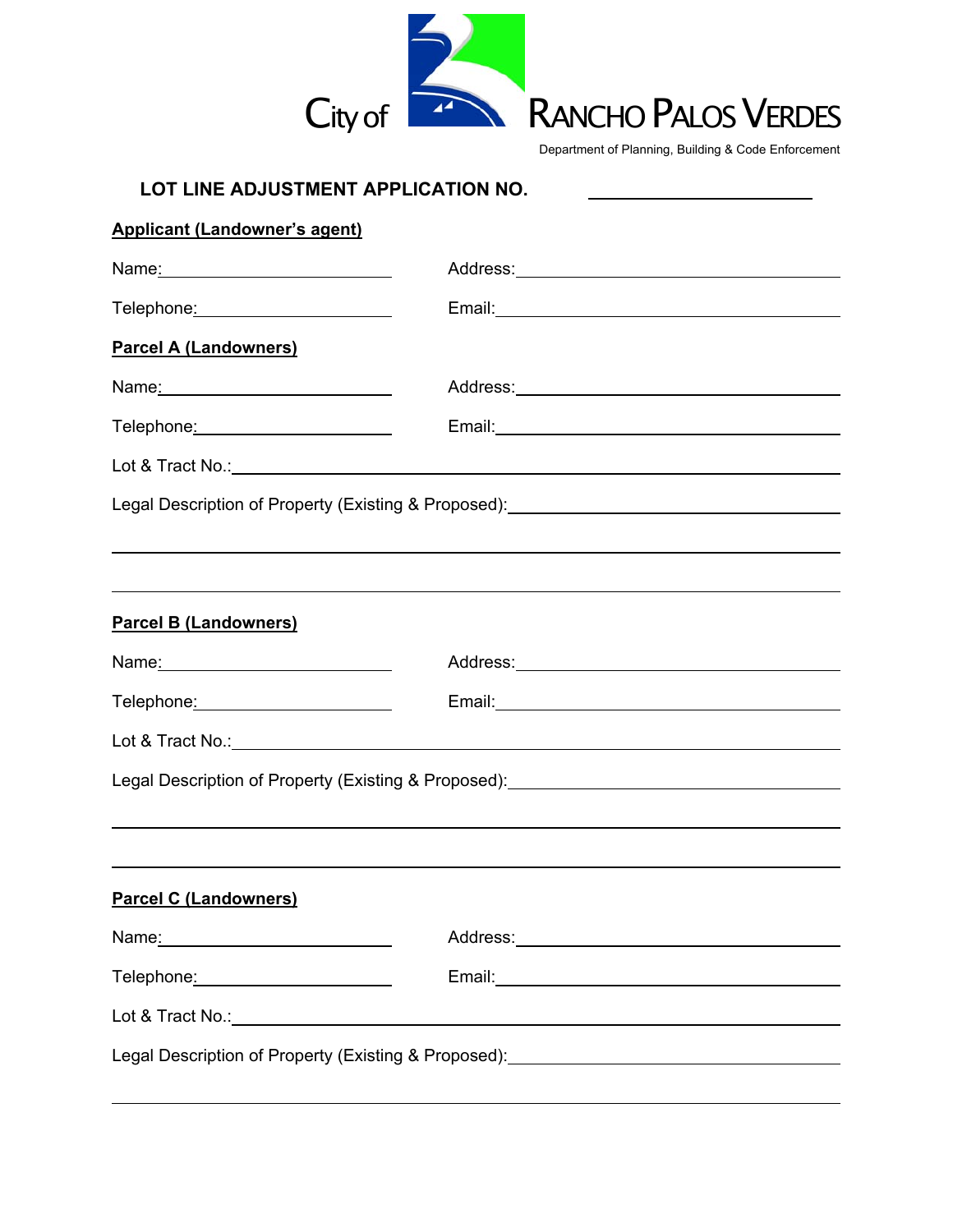| <b>Parcel D (Landowners)</b> |                                 |                                             |  |          |          |                                                                                                                                                                                 |          |  |
|------------------------------|---------------------------------|---------------------------------------------|--|----------|----------|---------------------------------------------------------------------------------------------------------------------------------------------------------------------------------|----------|--|
|                              |                                 |                                             |  |          |          |                                                                                                                                                                                 |          |  |
|                              |                                 | Telephone <u>: ____________________</u> ___ |  |          |          |                                                                                                                                                                                 |          |  |
|                              |                                 |                                             |  |          |          |                                                                                                                                                                                 |          |  |
|                              |                                 |                                             |  |          |          | Legal Description of Property (Existing & Proposed): [2001] [2002] [2002] [2002] [2003] [2002] [2003] [2003] [                                                                  |          |  |
|                              |                                 |                                             |  |          |          |                                                                                                                                                                                 |          |  |
|                              |                                 |                                             |  |          |          | Project Description: (Include current & proposed use of property, purpose of this request, and<br>legal description of land which will be transferred between existing parcels) |          |  |
|                              |                                 |                                             |  |          |          |                                                                                                                                                                                 |          |  |
|                              |                                 |                                             |  |          |          |                                                                                                                                                                                 |          |  |
|                              |                                 |                                             |  |          |          |                                                                                                                                                                                 |          |  |
|                              |                                 |                                             |  |          |          |                                                                                                                                                                                 |          |  |
| <b>General Information</b>   |                                 |                                             |  |          |          |                                                                                                                                                                                 |          |  |
|                              |                                 | 1. Zoning & overlay control                 |  | Parcel A | Parcel B | Parcel C                                                                                                                                                                        | Parcel D |  |
|                              |                                 |                                             |  |          |          |                                                                                                                                                                                 |          |  |
|                              |                                 |                                             |  |          |          |                                                                                                                                                                                 |          |  |
| 2.                           |                                 | Size of parcel before adjustment            |  |          |          |                                                                                                                                                                                 |          |  |
| 3.                           | Size of parcel after adjustment |                                             |  |          |          |                                                                                                                                                                                 |          |  |

## **Hazardous Waste & Substance Statement (REQUIRED FOR ALL PROJECTS)**

Pursuant to California Government Code Section 65962.5(f), before a city can accept as complete an application for any development project which will be used by any person, the applicant shall consult the lists sent to the appropriate city or county and shall submit a signed statement to the city indicating whether the